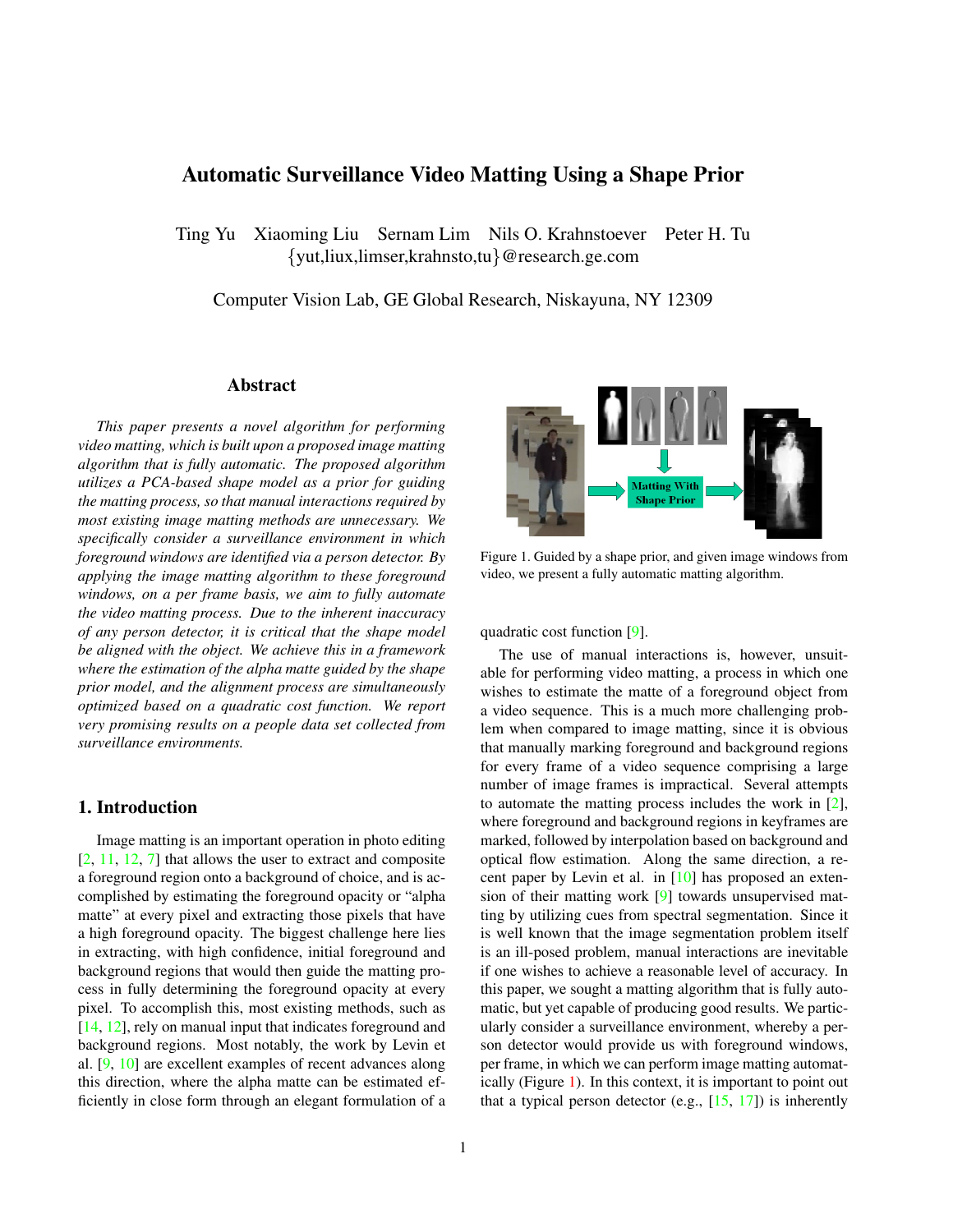inaccurate, and an automatic matting algorithm that is capable of determining foreground opacity accurately would be extremely valuable.

Towards this end, this paper proposes <sup>a</sup> fully automatic algorithm built upon the work by Levin et al. [9], who propose<sup>d</sup> <sup>a</sup> quadratic cost function that could efficiently compute the matte in closed form. We incorporate into this quadratic cost function <sup>a</sup> shape prior that has been built from <sup>a</sup> set of training data, which essentially replaces the manual inputs required to "kickstart" the matting process. The ap<sup>p</sup>lication of shape prior in this paper has been largely motivated by its successful application to several domains, most notably object segmentation, where learned shape priors are used for guiding the segmentation process  $[3, 4, 8, 13]$ , as oppose<sup>d</sup> to segmentation algorithms such as [1, 11, 12] that require manual interactions. Additionally, we adopt <sup>a</sup> PCAbased approac<sup>h</sup> towards learning the shape priors. Such approac<sup>h</sup> can also be found in other work that include the PCA-based shape representation used in the level-set segmentation algorithm described in [13]. More sophisticated shape model can also be found in work such as [3].

Given our interest in the surveillance domain, it is important to consider the spatial alignment of the shape prior to the object, since, as mentioned, it is common knowledge that existing person detectors are incapable of providing "perfect" foreground windows. In fact, it is typical to see an offset between the true location of the person and the center of the window due to localization uncertianties in the training data. Even under the assumption of static backgroun<sup>d</sup> so that typical background subtraction algorithm can be employed, the presence of shadows or changes in lighting would still cause such <sup>a</sup> mis-alignment problem. To address this issue, we will show that the unknown transformation parameters of aligning the shape prior to the detection window can be recovered using Gauss-Newton method simultaneously during the optimization process.

The contributions of this paper can thus be summarized as follow: (1) <sup>a</sup> fully automatic image matting algorithm, guided by <sup>a</sup> shape model, is propose<sup>d</sup> towards achieving automatic video matting in surveillance environments, (2) in contrast to previous work that uses shape priors, which still need small amount of manual interactions to help deal with mis-alignment between the applied shape prior and the object region, our approac<sup>h</sup> is capable of recovering the transformation parameters automatically, and (3) our approac<sup>h</sup> elegantly unifies the estimation of the matte guided by the shape model and the alignment of the shape prior with the object in <sup>a</sup> single objective function.

The rest of the paper is organized as follow. In the next section, we will look at the objective function, to which we will incorporate the shape model in Section 3 and the alignment parameters in Section 4. Optimization of the unified objective function is then described in Section 5. Finally, experimental results are <sup>g</sup>iven in Section 6, and conclusions in Section 7.

# 2. Laplacian Matting

To compute the alpha matte given an image  $I$ , one can consider the color of the  $i^{th}$  pixel,  $I_i$ , as a linear combination of the foreground and background colors

$$
I_i = \alpha_i F_i + (1 - \alpha_i) B_i, \tag{1}
$$

where  $\alpha_i$ , referred to as the foreground opacity, controls the contribution of the foreground,  $F_i$ , and background,  $B_i$ , terms. Estimating these unknown quantities is, however, an underconstrained problem, since each <sup>p</sup>ixel of <sup>a</sup> 3-channel color image would be associated with three equations and seven unknowns.

Consequently, it is impossible to solve for Eq. <sup>1</sup> without introducing additional constraints. Such constraints have indeed been propose<sup>d</sup> previously by Levin et al. [9]. They prove<sup>d</sup> that if an assumption of *color linear model* could be made, then in a small window,  $w$ , around each pixel,  $F$ and <sup>B</sup> could be represented with <sup>a</sup> linear mixture of two colors. As <sup>a</sup> result the compositing equation in Eq. <sup>1</sup> can be transformed and approximated by <sup>a</sup> 4D linear model:

$$
\alpha_i \approx \sum_c a^c I_i^c + b, \qquad \forall i \in w \tag{2}
$$

where  $I_i^c$  is the  $c_{th}$  channel color value of  $i_{th}$  pixel, and  $a^c$ and <sup>b</sup> are unknown variables related to the foreground and background colors of <sup>p</sup>ixels in the local window <sup>w</sup>.

By manipulating Eq. 2, Levin et al. [9] derived <sup>a</sup> cost function that is quadratic in  $\alpha$  and in which the a and b terms can be eliminated

$$
J(\alpha) = \alpha^T L \alpha.
$$
 (3)

<sup>L</sup>, referred to as the *matting Laplacian*, is <sup>a</sup> square matrix of size  $M \times M$ , that captures the local color properties of the input image containing M pixels. Its  $(i, j)$ <sup>th</sup> element is <sup>g</sup>iven as

$$
\sum_{k|(i,j)\in w_k} (\delta_{ij} - \frac{1}{|w_k|} (1 + (I_i - \mu_k)^T (\Sigma_k + \frac{\epsilon}{|w_k|} I_3)^{-1} (I_j - \mu_k))),
$$
\n(4)

where  $\delta_{ij}$  is the Kronecker delta function. Within  $w_k$ , the color distribution is described by a  $3 \times 3$  covariance matrix,  $\Sigma_k$ , and a 3 × 1 vector,  $\mu_k$ , representing the mean pixel colors.  $I_3$  is a  $3 \times 3$  identity matrix.

If there are no other constraints, it is obvious that any  $\alpha$ vector that lies in the null space of  $L$  constitutes a valid solution. On the other hand, any meaningful solution would have to be consistent with <sup>a</sup> well-defined notion of the foregroun<sup>d</sup> and background regions. To obtain such information, we can rely on manual interactions for explicitly marking initial foreground and background regions so that <sup>a</sup> valid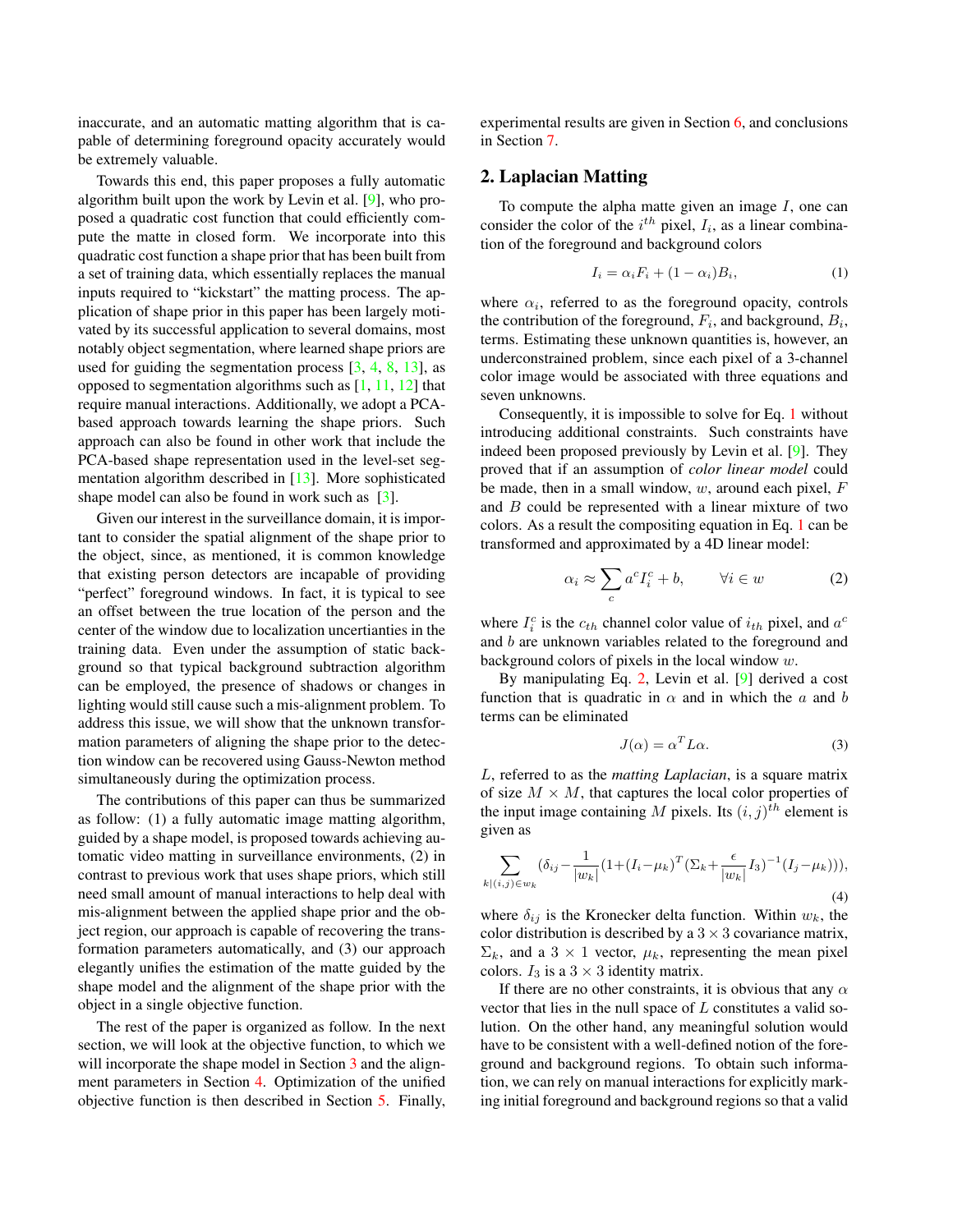

solution can subsequently be obtained by minimizing

$$
\arg\min_{\alpha} J(\alpha) = \arg\min_{\alpha} \alpha^{T} L\alpha + \lambda(\alpha - b_{s})^{T} D_{s}(\alpha - b_{s}), \tag{5}
$$

where  $\lambda$  is a weighting factor,  $D_s$  is a diagonal matrix whose diagonal elements contain <sup>1</sup> for marked <sup>p</sup>ixels and 0 otherwise, and  $b_s$  is a vector containing the user-specified alpha values for the marked <sup>p</sup>ixels and <sup>0</sup> for all other <sup>p</sup>ixels. The optimal solution can then be obtained by computing the derivative of Eq. 5 over  $\alpha$ , setting it to 0, and then solving a sparse linear system equation as follows

$$
(L + \lambda D_s)\alpha = \lambda b_s. \tag{6}
$$

## 3. Adding Shape Prior

While the closed form solution in Eq. 6 is appealing, its dependency on manual interactions makes it unsuitable for video matting. The task of marking foreground and backgroun<sup>d</sup> regions in every frame of <sup>a</sup> video sequence is prohibitive. To overcome such <sup>a</sup> problem, we propose in this paper the utilization of <sup>a</sup> shape model that would essentially be used to replace manual interactions.

Given <sup>a</sup> shape database for an object category of interest,  $S = \{S_1, S_2, \dots, S_N\}$ , where  $S_i$  is the *i*<sup>th</sup> shape training data represented as <sup>a</sup> binary map and all shape images are spatially registered, we train <sup>a</sup> PCA-based shape prior model through eigen-analysis. The trained model can then be used to represen<sup>t</sup> <sup>a</sup> shape as

$$
S(u) = Vu + \Delta = \sum_{i=1}^{N} V_i u_i + \Delta,
$$
 (7)

where  $\Delta$  is the mean shape,  $V = [V_1, V_2, \dots, V_N]$  are the shape bases, and  $u = [u_1, u_2, \dots, u_N]$  are the basis coefficients. Figure <sup>2</sup> shows some training examples we have used to learn the shape model for walking people. Some learned PCA-shape bases are shown in Figure 1. Incorporating such <sup>a</sup> shape prior model would then modify the cost function to

$$
\arg\min_{\alpha,u} J(\alpha, u)
$$
  
= 
$$
\arg\min_{\alpha,u} \alpha^T L\alpha + \lambda(\alpha - (Vu + \Delta))^T(\alpha - (Vu + \Delta)),
$$
 (8)

which can be easily solved with the following sparse linear system

$$
\begin{pmatrix} (L+\lambda I) & -\lambda V \\ -V^T & V^T V \end{pmatrix} \begin{pmatrix} \alpha \\ u \end{pmatrix} = \begin{pmatrix} \lambda \Delta \\ -V^T \Delta \end{pmatrix}.
$$
 (9)



Figure 3. Alignment through <sup>a</sup> spatial transformation.

#### 4. Shape-Object Alignment

So far, we have implicitly assumed that the shape model is properly aligned with the object. Such an assumption is frequently violated, particularly due to our interest in the surveillance domain, where it is impractical to assume that the foreground window provided by <sup>a</sup> person detector is well-aligned with the object. The spatial transformation that would re-align the shape model with the object (see Figure <sup>3</sup> for an example) is, however, an unknown property until we can correctly solve for the foreground matte. To overcome such <sup>a</sup> dilemma, we propose solving both estimation problems simultaneously through the following iterative optimization process.

Let  $\omega(x;t)$  be the spatial transformation that maps a pixel from an image location, x, to a location  $\omega(x; t)$  in the shape model coordinate system. Here,  $t = [t_1, t_2, \dots, t_q]$ denotes the unknown parameter vector of  $\omega$ . It is also important to point out that the spatial transformation from image to shape model, as oppose<sup>d</sup> to the reverse, is computationally desirable since we only need to compute the Laplacian matrix, <sup>L</sup>, once for each input image (note that such an "input image", in our case, would come from the foreground window provided by a person detector).<br>After applying the transformation

applying the transformation to obtain  $V(\omega(x;t)) = [V_1(\omega(x;t)), V_2(\omega(x;t)), \dots, V_N(\omega(x;t))],$ and mean shape  $\Delta(\omega(x;t))$ , our task is then to find an optimal  $(\alpha, u, t)$  that minimizes the quadratic cost defined over  $L$ , i.e., we have

$$
\arg\min_{\alpha, u, t} J(\alpha, u, t)
$$
  
= 
$$
\arg\min_{\alpha, u, t} \alpha^T L \alpha + \lambda ||\alpha - (V(\omega(x; t))u + \Delta(\omega(x; t)))||.
$$
 (10)

With this formulation, there are three unknowns to be estimated simultaneously, namely  $\alpha$  the unknown matte, u the shape basis coefficients, and  $t$  the transformation parameters. Such a cost function is quadratic over  $\alpha$  and  $u$ , but nonconvex over t, since  $V_i(\omega(x;t))$  is essentially nonlinear over  $\omega(x; t)$ , and solving it may require some type of costly <sup>g</sup>lobal optimization procedure. For this reason, we make <sup>a</sup> concession and assume that the unknown center of the object is near the center,  $t_0$ , of the input image (see Figure 3), which is <sup>a</sup> valid assumption in most cases (e.g., [6]). Start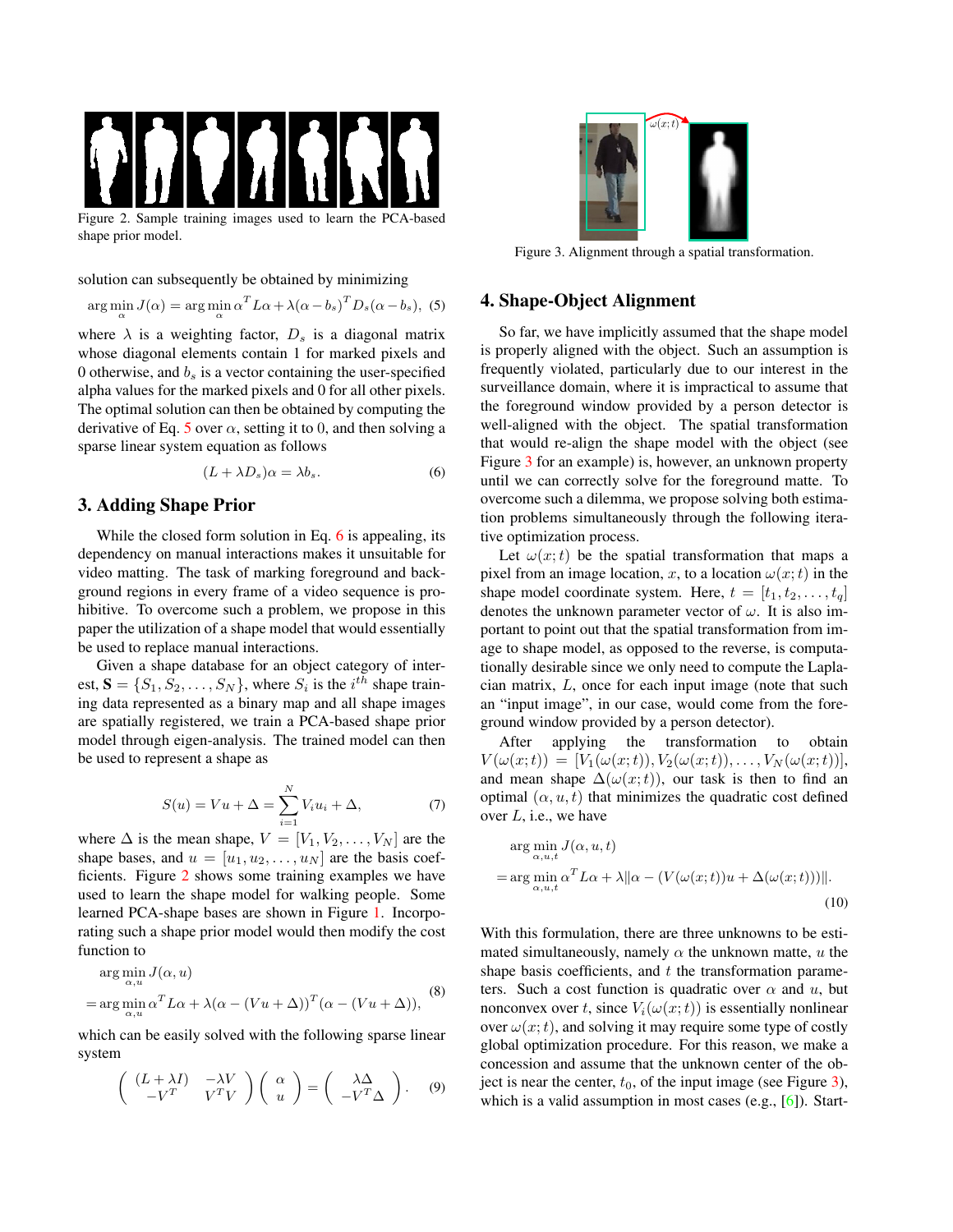ing from  $t_0$ , we can now iteratively solve for a transformation update  $\delta t$  through the Gauss-Newton method. Specifically, we propose to solve these three unknowns in two iterative steps, which update  $(\alpha, u)$  and t respectively.

## 5. Unified Optimization

#### 5.1. Solving  $\alpha$  and  $u$

Given an updated transformation parameter  $t^{'}$ = $t + \delta t$ , we warp the shape model as  $V'$  $= \left[ V_1(\omega(x;t')) , V_2(\omega(x;t')) , \ldots , V_N(\omega(x;t')) \right]$ and mean shape  $\Delta' = \Delta(\omega(x; t'))$ , and solve  $\alpha$  and u using Eq. 9.

Recall that the left hand side matrix (LHSM) of the linear equation in Eq. <sup>9</sup> is <sup>a</sup> block matrix comprising four blocks.  $(L + \lambda I)$  is the largest sub-matrix in this LHSM with dimension  $M \times M$ , where M is the number of pixels in the input image.  $V'$ , the shape prior space, is a  $M \times N$  matrix, where  $N$  is the number of learned shape bases and is typically much smaller than  $M$ . In addition, the Laplacian matrix  $L$  does not change during iteration due to the spatial transformation from image space to shape model space. As a result, the inverse of  $(L + \lambda I)$  need only be computed once. We then compute the inverse of LHSM using the efficient method in  $[5]$ . Though this block matrix inverse involves an inverse computation of a  $M \times M$  sub-matrix, defined by  $[(L+\lambda I) - \lambda V' (V'^T V')^{-1} V'^T]$ , we can, due to its symmetric form, simplify this inverse operation by using matrix inversion lemma  $[5]$ . This means that in every iteration, only the inverse of the  $V^T V'$  needs to be computed, which is only a  $N \times N$  matrix, and thus much cheaper to compute.

#### 5.2. Solving  $t$

Once we obtained an updated  $(\alpha', u')$  and current estimate t, we look for an update  $\delta t$  that minimizes the cost function in Eq. 10. Since we fix  $(\alpha', u')$  at this stage, it is equivalent to minimizing the quantity

$$
\arg\min_{\delta t} J(\delta t)
$$
  
= 
$$
\arg\min_{\delta t} ||\alpha' - (V(\omega(x; t + \delta t))u' + \Delta(\omega(x; t + \delta t)))||
$$
  
= 
$$
\arg\min_{\delta t} ||\alpha' - (\sum_{i=1}^{N} V_i(\omega(x; t + \delta t))u'_i + \Delta(\omega(x; t + \delta t)))||.
$$
 (11)

The term  $V_i(\omega(x; t + \delta t))$  could then be expanded using a first-taylor expansion around its current  $t$ , i.e.,

$$
V_i(\omega(x; t + \delta t)) = V_i(\omega(x; t)) + J_i(t)\delta t, \qquad (12)
$$

where  $J_i$  is the *Jacobian matrix* of  $V_i$  with respect to t. This is a  $M \times q$  matrix that could be written in column form as

$$
J_i(t) = [V_{i,t_1} \omega(x;t) | V_{i,t_2} \omega(x;t) | \dots | V_{i,t_q} \omega(x;t)]. \quad (13)
$$

Similar linear expansion can also be applied to the mean shape vector  $\Delta(\omega(x; t + \delta t))$  to obtain its Jacobian  $J_{\Delta}(t)$ .

After expansion, the cost function defined in Eq. <sup>11</sup> becomes quadratic with respect to  $\delta t$ , so that the solution can now be obtained in closed form by solving <sup>a</sup> linear equation. The biggest problem, however, is that we are faced with computing the Jacobian matrices  $J_i(t)$  of all shape bases  $V_i, i \in [i, N]$  during each iteration, which is expensive.

This computational burden can, fortunately, be reduced by realizing that we do not have to compute the Jacobian terms for the shape basis and mean shape separately due to the linear relationship between them. Rather, we can define <sup>a</sup> new term as

$$
\beta(\omega(x; t+\delta t)) = \sum_{i=1}^{N} V_i(\omega(x; t+\delta t)) u'_i + \Delta(\omega(x; t+\delta t)), \quad (14)
$$

where  $\beta(\omega(x; t + \delta t))$  is essentially the reconstructed matte from the updated shape prior, and conduct <sup>a</sup> taylorexpansion around the new term instead. The transformation update  $\delta t$  can now be derived as

$$
\delta t = (J_{\beta}(t)^T J_{\beta}(t))^{-1} J_{\beta}(t)^T (\alpha^{'} - \beta(\omega(x; t))), \qquad (15)
$$

which solves a  $q \times q$  matrix inverse problem, and thus can be computed very efficiently.

The above two-step optimization is then conducted iteratively until either the maximum number of iterations allowed is reached or little improvement is observed, noting that we have found that <sup>a</sup> goo<sup>d</sup> solution can typically be found within <sup>20</sup> iterations.

#### 6. Experiments

The propose<sup>d</sup> matting algorithm was evaluated with realworld images of people walking in typical indoor and outdoor surveillance environments. In all experiments, we set  $\lambda = 0.01$ .

We first evaluated our algorithm on still images and compare the results quantitatively with the method due to Levin et al. [9]. It is important to point out that the latter method was run with extensive manual interactions, whereby foregroun<sup>d</sup> and background regions were repeatedly marked as required to ge<sup>t</sup> the best possible matting results. Comparatively, we run our method in <sup>a</sup> fully unsupervised manner. That is, the goa<sup>l</sup> here is to demonstrate quantitatively the "closeness" of the performance of our method to the userguided method, with the expectation that the user-guided method would logically produce better results.

Upon establishing from the still image experiments the efficacy of our method, we proceeded to conduct experiments for evaluating the utility of our method when applied to video sequence. The quality of the video sequences used in these experiments, being captured from typical CCTV cameras, is naturally much poorer than those datasets used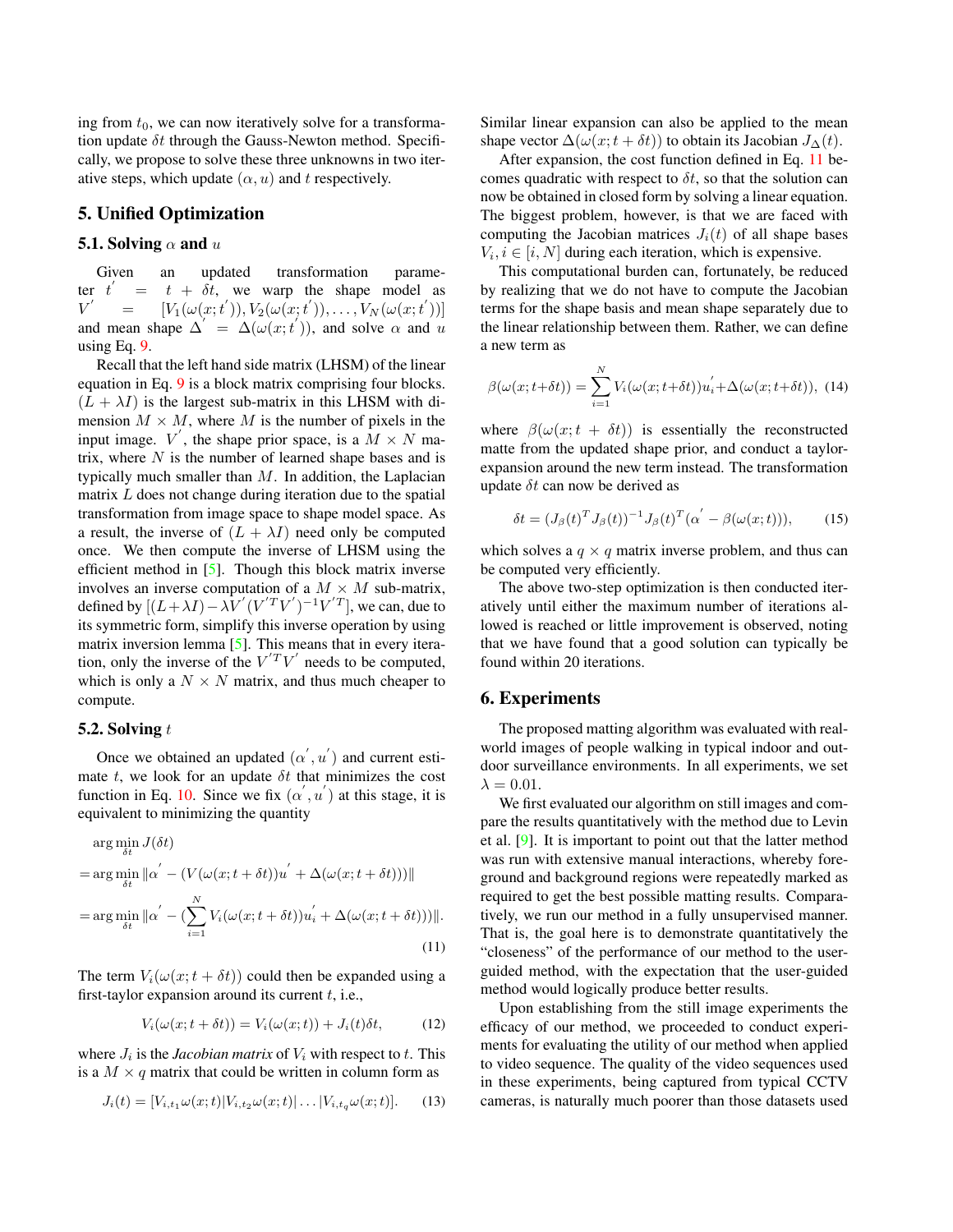

Figure 4. <sup>A</sup> subset of the test samples used in our experiments, captured from both indoor and outdoor surveillance scenes.

in most previous work. Despite that, the video results demonstrate the capability of our method in consistently producing goo<sup>d</sup> matte maps, unsupervised, for <sup>a</sup> video sequence. Testing on these real-world video sequences thus reinforce the efficacy of our method for practical usage.

## 6.1. Shape Database

To learn the PCA-based shape prior, we manually labeled <sup>215</sup> binary images of the foreground of people. Each training image was resized to a standard  $80 \times 40$  pixels, i.e.,  $M = 3200$ , and spatially aligned. Some training samples are shown in Figure 2. We kept 99% of the sample covariance, leading to a total of  $N = 182$  shape bases. A subset of learned PCA shape bases is shown in Figure 1. The set of shape bases was then used for both the still image and video experiments as shape priors.

## 6.2. Still Image Results

<sup>A</sup> set of <sup>375</sup> images were then collected, and the image patch containing the walking people was croppe<sup>d</sup> and used as input, as shown in Figure 4. Note that while the windows containing subjects were manually selected here, so that we have the groun<sup>d</sup> truths, in the real applications, these windows are presumably provided by <sup>a</sup> person detector. To simulate the scenario that the foreground window may not be well aligned with the center of the image window, we then randomly perturb the bounding box location around the true location. Based on the groun<sup>d</sup> truths, we proceeded to measure the accuracy of the spatial aligning capability of our algorithm. For simplicity, we applied only translation to the test images, i.e.,  $\omega(x; t)$  does not contain any rotational component. In practice, specifically under <sup>a</sup> surveillance context where people are expected to walk upright, this is generally <sup>a</sup> valid simplification. However, as presented in Section 4, complex transformation should also be recoverable under our framework. We also selected <sup>a</sup> subset of test samples to perform <sup>a</sup> <sup>p</sup>ixel-wise quantitative comparison with Levin's algorithm [9]. As mentioned, manual interactions were provided as required to achieve the best results from the algorithm. We then compare<sup>d</sup> these results with those of our algorithm by computing <sup>p</sup>ixel-wise differences in the matte values.

In Figure 5, we first show some of the matting results



Figure 5. Sample matting results using the propose<sup>d</sup> approach. Top Row: original test images, Bottom Row: matting results. For more results, <sup>p</sup>lease refer to the supplemental video submission.

using our algorithm. The top row displays the original test images, and the bottom row shows the computed mattes. As seen in the figure, the matte maps are qualitatively able to match the body shapes, with the poses correctly estimated. In this case, even though there were significant distractions from background clutters (notice the cars in Figure 5), the algorithm manages to return goo<sup>d</sup> matte maps that are spatial aligned automatically.



Figure 6. Comparative study between the results obtained using the propose<sup>d</sup> approac<sup>h</sup> and Levin's method [9]. Left Col: original test images, Second Col: manual stroke inputs, Third Col: results using Levin's method [9], Right Col: results from the propose<sup>d</sup> approach.

The results returned by our automatic approac<sup>h</sup> and Levin's method [9] are shown in Figure 6. The left column shows the original images, the second column displays manual inputs required by Levin's method [9], the third column shows the results using Levin's method [9], and the right column shows our results. Qualitatively, the difference between these two approaches are relatively minor. The main difference is that the matte map obtained through our method is relatively darker, due to the PCA-based shape prior, which provides <sup>a</sup> probabilistic score instead of <sup>a</sup> bi-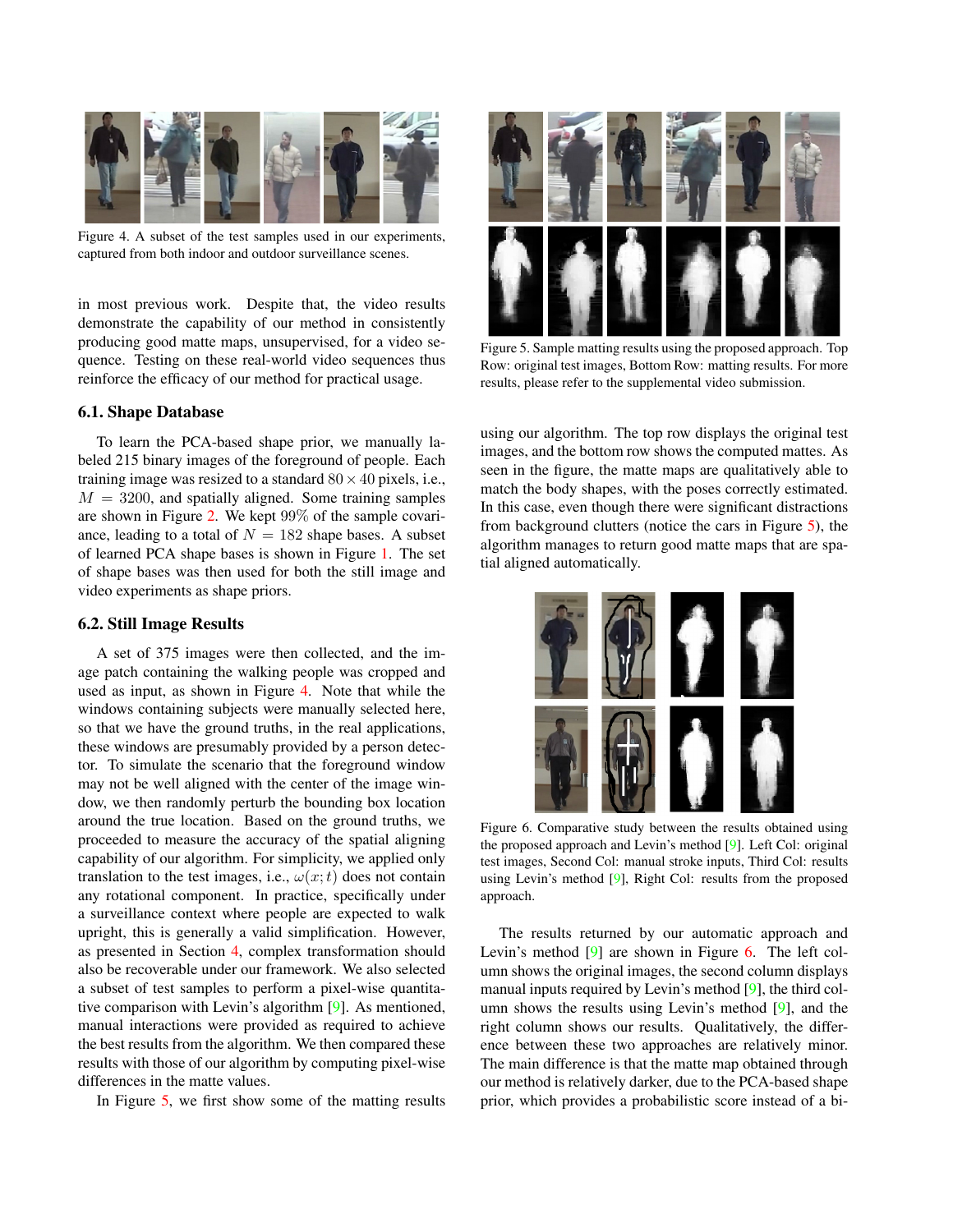

Figure 7. The average <sup>p</sup>ixel-wise matte difference between our results and the results obtained by Levn's method [9].

narized score as in Levin's method [9].

Figure <sup>7</sup> <sup>p</sup>lots the average <sup>p</sup>ixel-wise matte difference between the results returned by our approac<sup>h</sup> and those by Levin's method [9] for <sup>a</sup> subset of the test images. The average difference here is less than <sup>0</sup>.14, which is <sup>a</sup> goo<sup>d</sup> indication that our unsupervised method achieves matting accuracy close to the interactive matting method.



Figure 8. Comparative study between the results obtained using the propose<sup>d</sup> approac<sup>h</sup> and those obtained using shape prior without spatial alignment. Left Col: original test images, Middle Col: results using shape prior without spatial alignment, Right Col: results with the full approach. Without spatial alignment, the matting results are much worse.

We also look at the qualitative effect of not conducting spatial alignment. Figure <sup>8</sup> demonstrates the necessity of spatial alignment. The left column shows the original images, the middle column displays the results obtained by directly applying the shape prior without dealing with alignment, and the right column shows the results of the full approach. It is obvious that without spatially aligning the shape priors, the results are much worse.

Finally, to quantify the accuracy of conducting spatial alignment simultaneously in the optimization process, we compare<sup>d</sup> the spatial alignment estimated by our algorithm



Figure 9. The estimated shift and groun<sup>d</sup> truth shift on <sup>a</sup> subset along <sup>X</sup> direction (Left) and <sup>Y</sup> direction (Right).

and the actual amount of alignment required based on the groun<sup>d</sup> truths, as shown in Figure 9, using the same image subset in Figure 7. The shifting is computed along  $x$  and  $y$ direction respectively. In most cases, the estimated amount is close to the actual amount. The average alignment error between the estimation and groun<sup>d</sup> truth over this subset is 1.25 pixels and 2.18 pixels along x and y direction respectively. Overall, with respec<sup>t</sup> to the size of the test images  $(80 \times 40)$ , the performance of the proposed alignment algorithm is very promising.

## 6.3. Video Results

At this point, the results obtained from the still image experiments are very promising, and we procee<sup>d</sup> on to demonstrate the true value of our algorithm, which is its capability to perform unsupervised video matting. We applied our method, on <sup>a</sup> per frame basis, to an indoor and outdoor sequence. Figure <sup>10</sup> shows the results, where each row of video frames is followed by the corresponding matte maps. The results demonstrate the utility of our algorithm for performing unsupervised video matting.

## 7. Conclusions

## 7.1. Summary

We have presented <sup>a</sup> fully automatic matting algorithm, and shown that the algorithm is capable of consistently generating goo<sup>d</sup> matting results when applied to video sequences. Towards achieving <sup>a</sup> fully unsupervised matting algorithm, we conjecture that utilizing shape priors is more reliable than, for example, cues from spectral segmentation as proposed by  $[10]$ , due to the lower ambiguities. Here, we reiterate two important points. Firstly, we were able to perform video matting in <sup>a</sup> fully unsupervised fashion while producing goo<sup>d</sup> matting results. This, in our view, has made <sup>a</sup> significant contribution towards automatic video matting; our experiences with most existing methods reveal that it is very hard to achieve goo<sup>d</sup> matting results without extensive manual interactions. Secondly, the difficulty of our experimental setup is clear. We had to work with video sequences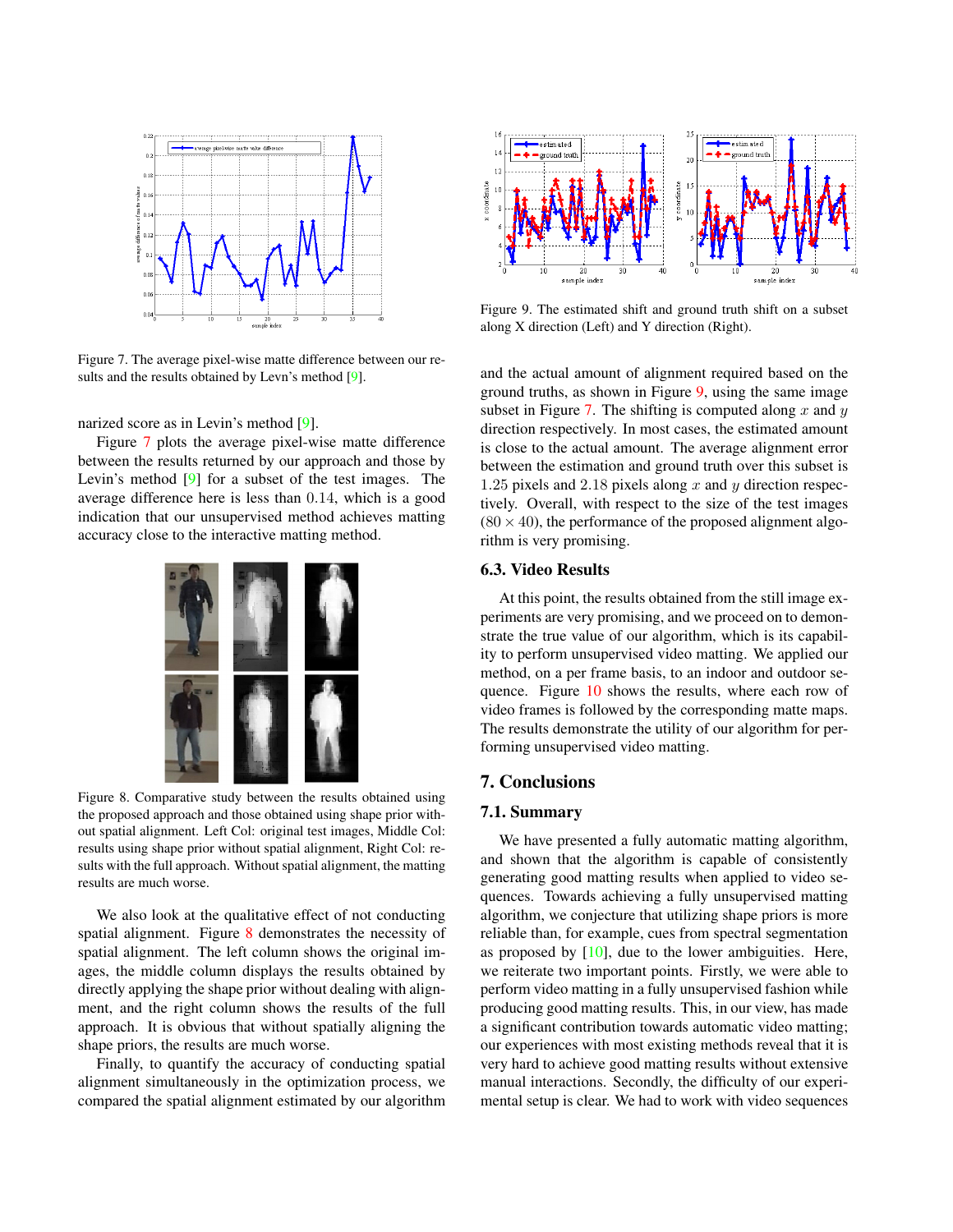

Figure 10. Video matting results.

acquired from typical CCTV cameras, of which the quality are generally poor.